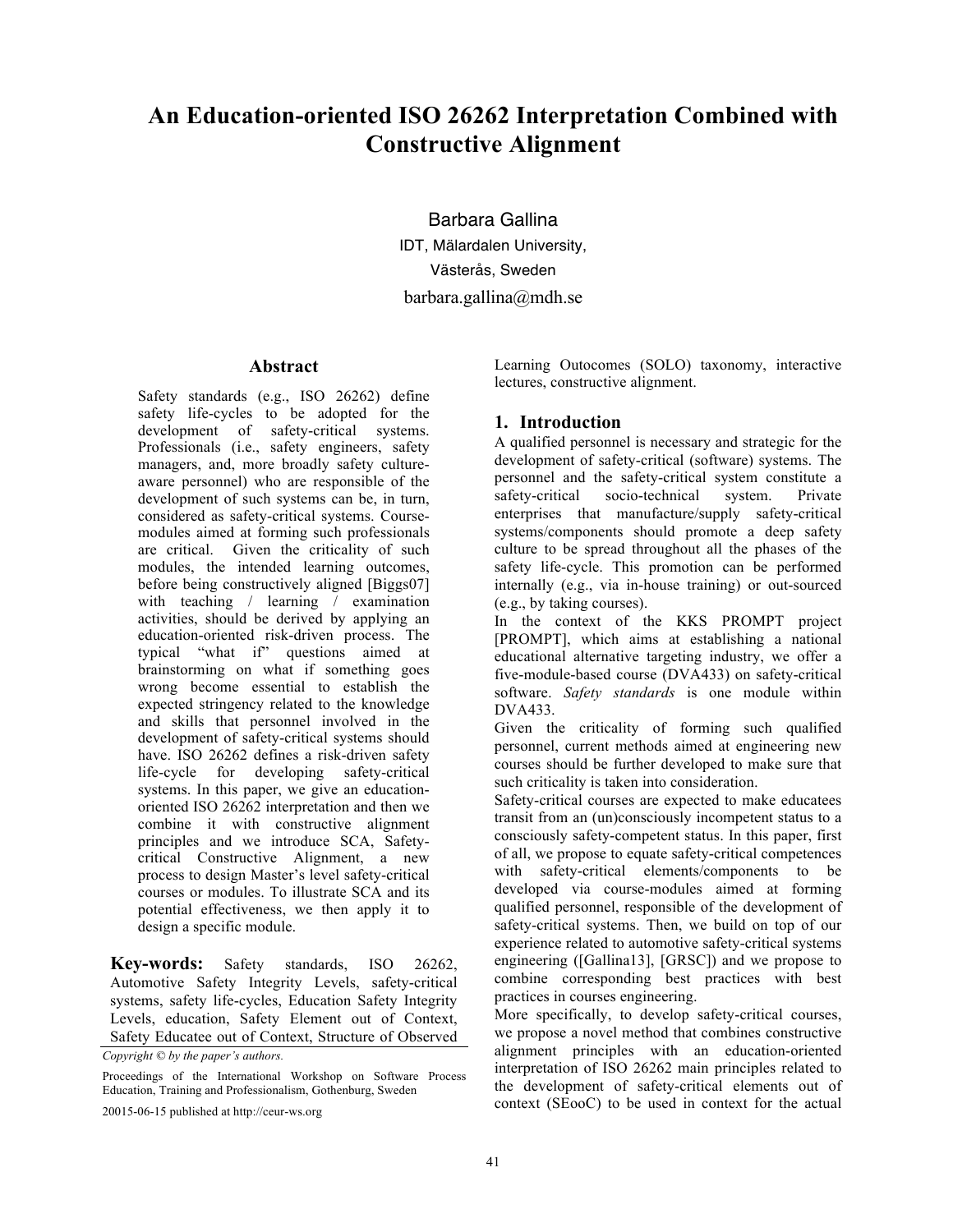development of safety critical systems. We call this combination SCA (Safety-critical Constructive Alignment).

We then illustrate SCA and its potential effectiveness for developing a course-module in the framework of the PROMPT project.

The rest of the paper is organized as follows. In Section 2, we provide essential background information. In Section 3 we present Safety-critical Constructive Alignment and in Section 4, we apply it. In Section 5, we discuss related work. Finally, in Section 6 we present some concluding remarks and future work.

## **2. Background**

In this section, we present the background information on which we base our work. In particular, in Section 2.1 we provide essential information concerning constructive alignment. In Section 2.2, we briefly present the skeleton of a typical safety life-cycle for the development of SEooCs. Finally, in Section 2.3, we briefly recall the definition of socio-technical systems.

#### **2.1 Constructive alignment**

Biggs and Tang [Biggs07] propose an interesting teaching approach aimed at improving the quality of learning at the university level. Their approach is in line with the Bologna process<sup>1</sup> and can be synthetized with the acronym OBTL, which stands for Outcome-Based Teaching and Learning. OBTL in essence consists of the constructive alignment of:

- Intended Learning Outcomes (ILOs), which are defined as statements that stipulate the skills in terms of actions plus content (formulated via verbs plus objects), ability level (e.g. deep), and context;
- Teaching and Learning tasks, which require students to apply, invent, generate new ideas, diagnose and solve problems;
- Assessment tasks, which require students to enact the verbs that characterize the ILOs.

The necessity of the alignment stems from the recognition that to achieve intended learning outcomes the focus must be student-centered and as a consequence what the student does in terms of actions is of paramount importance. Students' actions, indeed, should mirror the skills in terms of actions that we expect students to acquire during the learning process.

j

Since however not all students are autonomous, proactive, goal-oriented, and highly or better intrinsically motivated; teachers still have a significant role to play. Teachers thus should practice reflection or better transformative reflection allowing them to make emerge what they might be in terms of role-models in triggering students to act or better enact what is needed to achieve the intended outcomes. Transformative reflection allows teaching practices that lead to surface learning (e.g. behaviorism-oriented teaching based on punishment/premium stimulating only extrinsic motivation) to be first identified and then changed. Changes should promote the introduction of practices that make the students feel the value of the teaching material and the personal relevance (towards the development of social motivation and then gradually intrinsic motivation) as well as the chances of success/the possibility of ownership.

Teachers' actions are crucial "in setting the stage for effective learning". To encourage deep learning and thus achieve quality and not quantitative-oriented learning outcomes, teachers should be aware that their actions have an impact on the way the students' brain is activated. Teachers should succeed in triggering the activation of complex cognitive areas permitting students to exercise the actions that are part of the intended outcomes during the learning process. Coherently, the same actions should be assessed during the examination. An abstract exemplification of constructive alignment is:

- ILO: apply (expected deep ability) methods M to solve small-sized problems;
- Teaching tasks: expository lecturing  $+$  interactive lecturing aimed at providing the context that requires the students to apply the methods M;
- Learning tasks: listening to/reading material<br>provided via expository lectures + via expository enacting/constructively applying methods M during the interactive lectures jointly with peers/teacher(s);
- Assessment tasks: summative assessment tasks offering contexts similar to the ones proposed during the teaching tasks, aimed at requiring enactment of ILO-verb (i.e., apply methods M), possibly in non-invigilated settings but asking for personal reflections to monitor/dissuade plagiarism-oriented behaviour.

To succeed in proposing an approach towards the standardization of the outcomes, Biggs and Tang

 $1$  http://www.ehea.info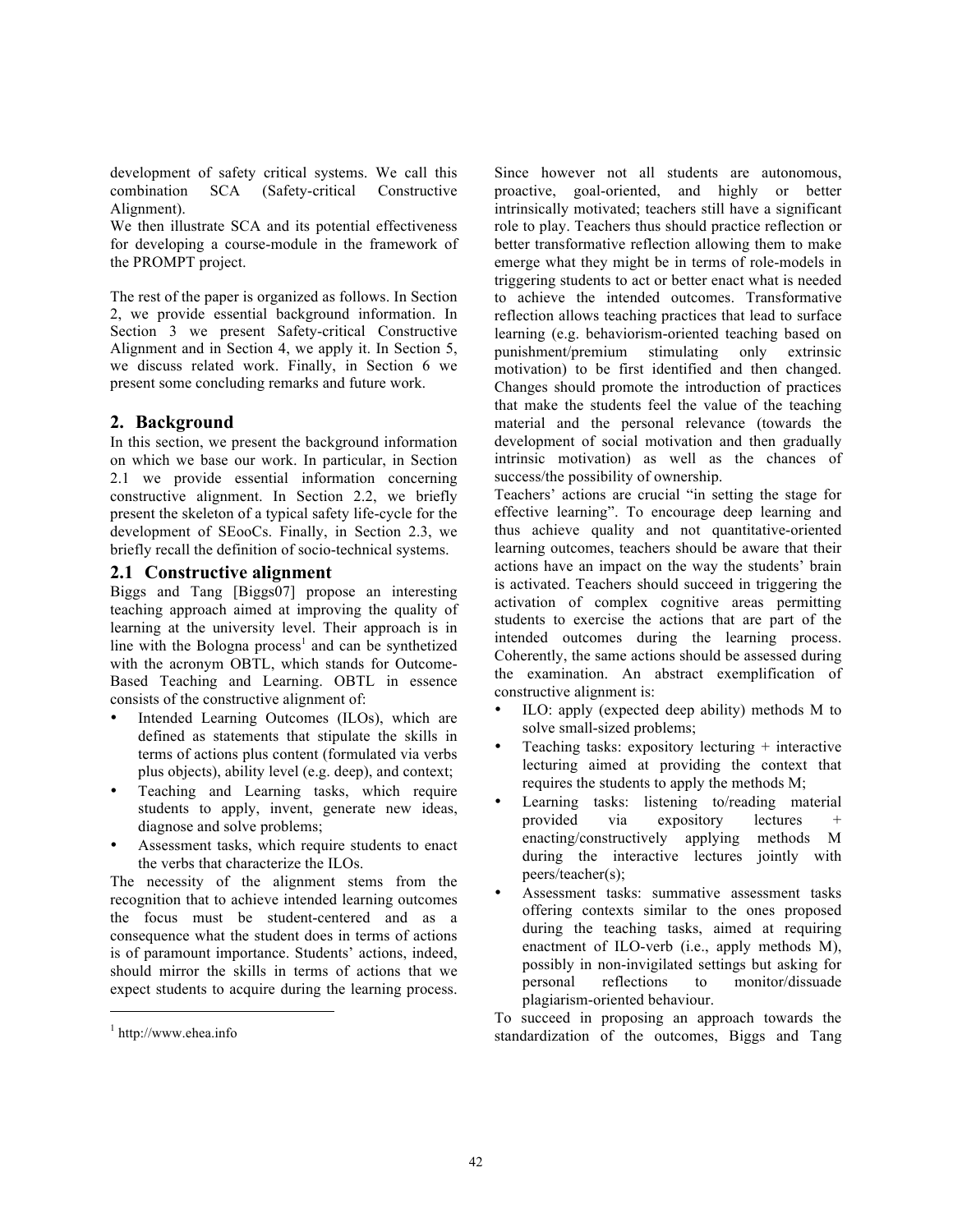provide taxonomies (e.g., SOLO taxonomy) containing actions (verbs) to be used during the outcome definitions according to the kind of knowledge that we as teachers expect students to acquire. These actions should then be kept in mind to define aligned teaching/learning tasks as well as assessment tasks.

To OBTL the expression constructive alignment is associated since the intention besides the alignment is to allow students to construct their knowledge based on their experience. The constructive aspect keeps open the possibility for desirable but unintended outcomes.

As a positive side-effect their approach can be used to better formalize and standardize the outcomes at the institution level and thus allow clear and outcomebased interfaces to be defined aimed at easing students mobility as well as students integration in the job market after graduation.

#### **2.2 ISO 26262**

ISO 26262 is the functional safety standard within the automotive domain. This standard introduces Automotive-specific Safety Integrity Levels (ASIL) and a safety life-cycle that guides the system development from inception to commissioning and whose stringency can be tailored according to the ASILs. ASILs are associated to the hazardous events that, if they occur, may lead to hazards. ASILs are also associated to safety goals, which are requirements aimed at preventing the hazardous event from happening. ASILs represent confidence measures.

In this section we briefly recall the skeleton of ISO 26262 V-model-based life-cycle. The top-level lefthanded safety life-cycle activity consists of the definition of the system to be developed, followed by the identification and categorization of the hazards and risk assessment procedures. Once hazards are identified (e.g., via HAZOP-HAZard and Operability- analysis), they are categorized by assigning an *ASIL,* which can assume one out of five values, ranging from negligible QM and A to D, where D represents a hazard that may lead to catastrophic consequences. An ASIL is obtained based on values assigned to three different attributes (namely, severity, exposure and controllability).

Once hazards are categorized, safety requirements aimed at reducing risk are elicited as well as traced throughout the traditional development steps (specification, design, implementation, etc.). Safety requirements are named differently with respect to the

abstraction level. At the highest abstraction level (i.e., at item-level), they are named *Safety Goals*, then when the functionalities to achieve those safety goals are revealed, *Functional safety requirements* can be formulated. The formulation of the functional safety requirements concludes the *concept phase,* given is Section 3.

The following phase, called *product development phase*, given is Section 4, begins with the formulation of *Technical safety requirements* related to the architectural components aimed at implementing the Functional safety requirements. Once software as well as hardware components (onto which technical safety requirements are allocated) become clear, software as well as hardware requirements are formulated.



**Figure 1 Portion of the ISO 26262 life-cycle**

Figure 1 shows the previously textually described portion the ISO 26262 life-cycle.

On the right-hand side of the V-model, verification and validation activities are carried out to check that the elicited safety requirements are correctly specified, designed, implemented and deployed. Since these activities are not in focus within the scope of this paper, they are not detailed in Figure 1.

The novelty of ISO 26262 is also represented by the notion of *Safety Element out of Context* (SEooC)

System Development



**Figure 2 Reusable SEooC Development [DIS11]**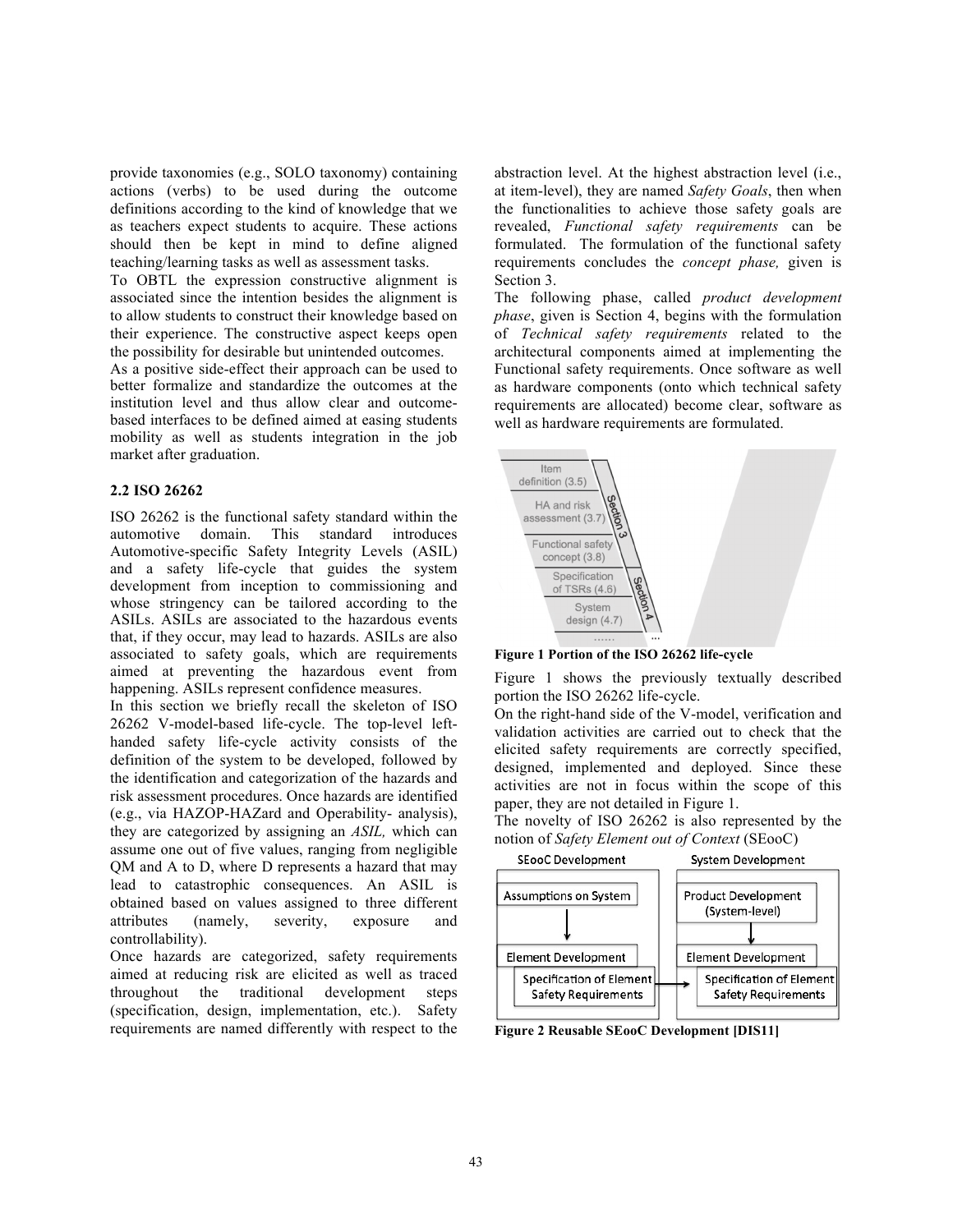A SEooC represents an element that is not developed for a specific item and thus its safety requirements are assumed during its development (SEooC development in Figure 2). Once the SEooC is developed (SEooCrelated requirements specified, designed, implemented, and tested) it can be reused within a specific context to compose a system (System development in Figure 2). To be able to reuse a SEooC, assumed safety requirements should match with the actual safety requirements.

#### **2.3 Socio-technical Systems**

In this section, we briefly recall essential information on socio-technical systems aimed at enabling the reader in recognizing professionals involved in the development of safety-critical systems as part of enclosing socio-technical systems. As previously summarized by Gallina et al. [Gallina14b], socio (of people and society) and technical (of machines and technology) is combined to give socio-technical. Sociotechnical refers to the interrelatedness of 'social' and 'technical' [Walker07]. Successful (or unsuccessful) system performance depends on this interrelatedness. As the SERA (Systematic Error and Risk Analysis) [Hendy03] taxonomy highlights humans may fail for various reasons including lack of training as well as absence of qualifications. A knowledge-related failure, for instance, may occur when the human does not have the pre-existing baseline knowledge or skills required to adequately or correctly interpret the situation.

Adequate training and qualification may contribute in avoiding/mitigating such failures.

#### **3. Safety-critical Constructive Alignment**

In this section, we introduce a novel approach for designing courses targeting safety-critical competences. This approach, called Safety-critical Constructive Alignment (SCA), stems from the combination of constructive alignment and ISO 26262 main principles translated in the education-oriented semantic domain. More specifically, in this section, first of all we give a motivation for the introduction of SCA; then we provide an interpretation of ISO 26262 in the semantic domain of education. Then, we combine such interpretation with constructive alignment to enable an acceptably safe formulation of Intended Learning Outcomes as well as a corresponding design of activities aimed at achieving and assessing those outcomes.

#### **3.1 Motivation**

Similarly to safety-critical systems, safety-critical competences should be developed in compliance with high-quality standards. Educatees/Employees are expected to execute crucial tasks during the life-cycle of safety-critical systems. Educatees/Employees can be seen as components/elements of an enclosing system, the socio-technical system that encloses employees, technology and regulatory/organizational procedures. Their training and qualifications are crucial to reduce certain types of failure [Hendy03]. Their training is either performed in context (e.g., within the enterprise, based on actual requirements) or out of context, based on assumed requirements. Assumed requirements (i.e., assumed intended learning outcomes) should stem from a thorough risk-driven-based requirements engineering process. Thus in Section 3.2, we interpret ISO 26262 within the education domain in order to engineer (we especially focus on the requirements and design phases) a course module aimed at forming educatees/employees that compose safety-critical socio-technical systems.

By proposing SCA, we aim at taking part to the debate [Baldwin13] around the efficacy of Bologna process' aspect concerning ILOs. More specifically, we intend to mediate and re-contextualize this aspect in our own field of practice.

#### **3.2 From ASIL-SGs to ESIL-ILOs**

In this subsection, we provide an education-oriented interpretation of ISO 26262. The idea is to translate crucial concepts in the educational semantic domain and then maintain the typical ISO 26262 process.

In particular, we are interested in introducing education-specific safety integrity levels that we call Education Safety Integrity Levels (ESIL). Similarly to ASIL, ESIL can be derived based on the severity, exposure and controllability related to the hazardous events. The hazardous events might be perceived differently according to the domain in which the employees are expected to work.

Similarly, we are interested in introducing the notion of Safety Employee/Educatee out of Context, called PROMPT-M3 SEooC, which translates the notion of Safety Element out of Context. Figure 3 builds on top of Figure 2 and shows the development of a Safety Educatee/Employee.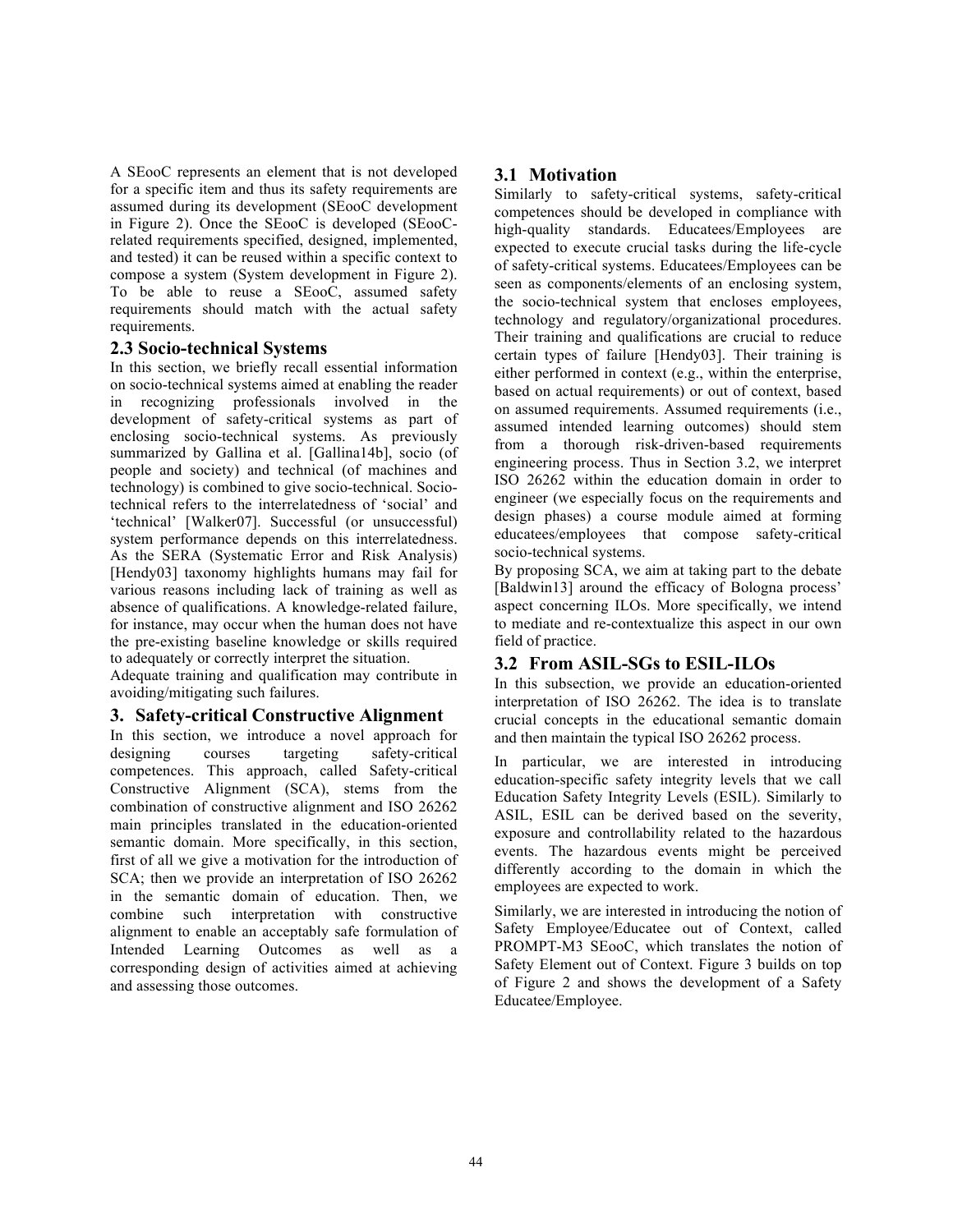

**Figure 3 Reusable PROMPT-M3 Educatee Development**

Safety Goals, which are ASIL classified requirements at the system level, are refined and broken down into functional/technical safety requirements (FSRs and TSRs respectively). ASIL classified TSR can be translated into ESIL-classified ILOs, more precisely into assumed ESIL-classified ILOs.

Our interpretation is limited to a few concepts, since the idea is to pioneer the application of safety standards within the education domain. An ISO 26262 expert would be certainly disappointed by this initial effort, however since ISO 26262 is currently under revision [ISO18], an in-depth interpretation would risk becoming obsolete rather soon. Moreover, a consensus has not been achieved and various interpretations are currently coexisting due to "different cultural approaches to the standard across the globe" [ISO18] Further clarifications on concepts are also expected to avoid agony while classifying hazardous events [Ellims12].

#### **3.3 Constructively aligned ESIL-activities**

Once ESIL-ILOs are formulated, teaching/learning/assessment activities have to be conceived to achieve them. These activities are aimed at design/implement the course module as well as at testing/assessing that the design/implementation meets the ILOs. Thus, constructive alignment inherently is a V-model and we customize it according to the ESIL.

#### **4. Applying SCA to design DVA433-M3**

In this section we apply SCA for designing Safety standards, the third module of DVA433. Then, we discuss our findings.

#### **4.1 DVA433-M3**

DVA433-M3 is a 1.5 credit /40 hour effort module, which at the time of writing (Spring 2015) is being offered for the first time in the framework of the

PROMPT initiative. This module is supposed to be taken by personnel working in enterprises that either manufacture (or supply) safety critical (sub) systems. Bombardier Transportation, Volvo Trucks, Volvo Construction Equipment, Saab are examples of such enterprises. This module provides a panorama concerning safety standards and then focuses on safety life-cycles and development processes from various perspectives. Primarily, the module aims at forming process engineers, who have the responsibility of planning, executing and assessing safety processes for the development of safety-critical systems. The module, however, could and should be taken by those other roles that are expected to interact with process engineers. Understanding the relevance of a structured way of working via a well-defined process is the first step towards a crucial mentality change, which was also advocated by Parnas [Parnas86]: from a selffulfilling prophecy stating that processes are not useful to a shared safety culture that spreads the relevance and potential gain of well-defined and rational-explicit processes; from a consequent tick-box mentality to a rational-based execution of (tailored) process steps.

## **4.2 ESIL-ILOs formulation**

To formulate the ILOs and assign an ESIL, it is necessary to perform an investigation of the knowledge and skills that educates/employees are expected to offer (functional learning outcomes, after having defined the employee out of context) within the targeted safetycritical systems manufacturers/suppliers. To do that, the following questions require an answer:

- What a process engineer is expected to perform and know?
- What employees interacting with process engineers are expected to know with respect to process engineering?
- Is efficiency via intra/cross domain reuse of process elements a viable way?

By reading the standards and by interviewing industrial personnel, we realized that crucial skills and knowledge include: capability of 1) comparing/aligning safety standards and reusing process elements, 2) awareness concerning the strategic interrelatedness of roles as well as the necessity of increasing safety culture and effective communication, 3) planning, executing, and documenting processes as well as process compliance with standards. Thus the corresponding ILOs are: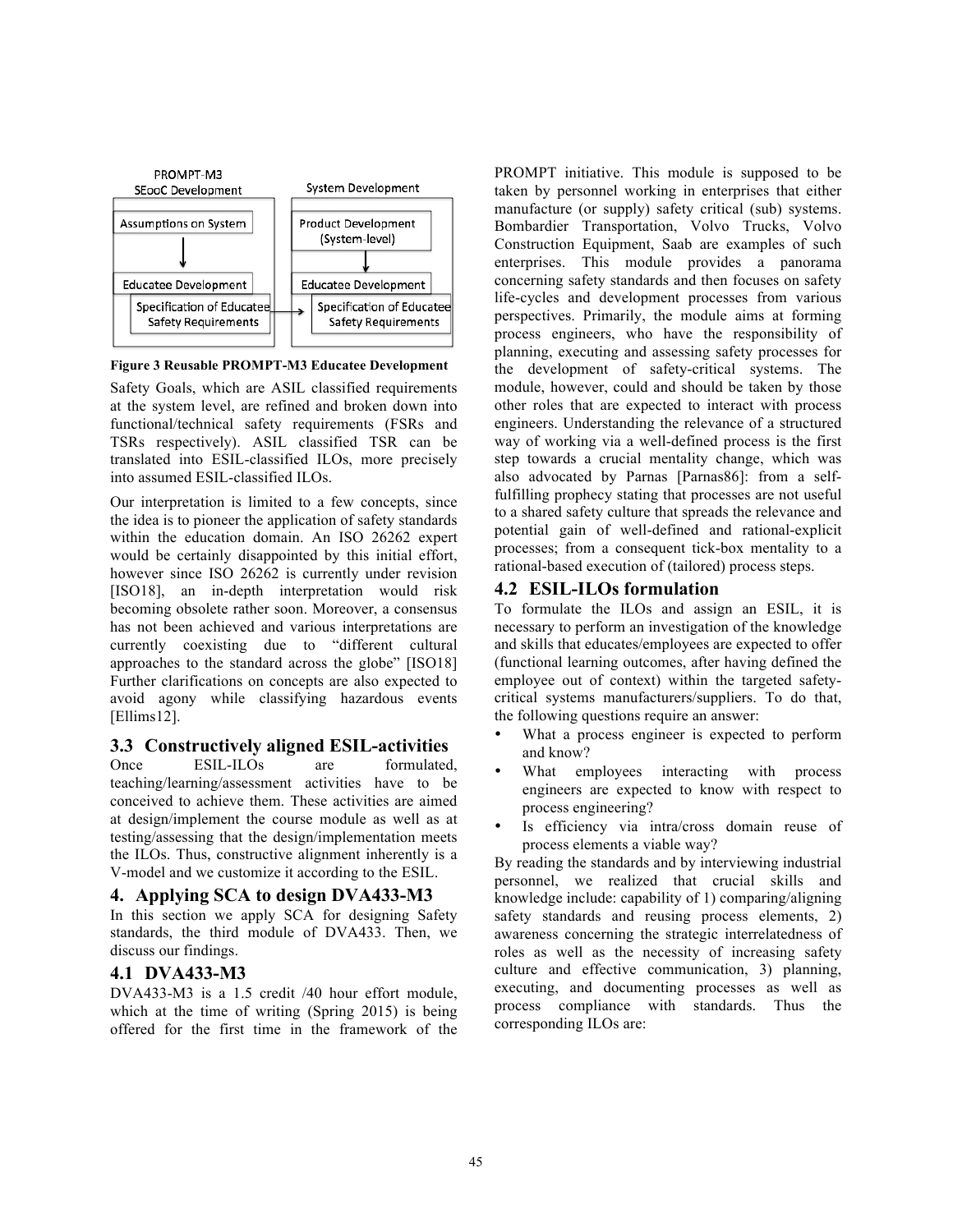• compare and contrast software safety standards;

• create a risk-based software development plan;

- apply selected process-steps;
- create typical conformance documentation.

To formulate additional ILOs (safety-related ILOs), the following questions require an answer:

- What if reuse is not systematically introduced?
- What if the relevance of a structured process is not understood?
- What if documentation does not conform to the expected requirements?
- What if an employee is not a teamplayer?

These above-formulated additional questions originate via a HAZOP analysis-like brainstorming process. From this brainstorming process, possible answers associated to these questions also originate. In particular, we realize that additional crucial skills/capabilities and knowledge include: systematizing reusable process elements, mastering process-related terminology and reference models, modeling processes, documenting process compliance, working in teams.

The ESIL to be associated to these skills and knowledge is D, the highest. Since if employees fail in guaranteeing the expected skills, catastrophic consequences may occur in terms of harm to people or environment or in terms of loss of money.

Anyway, the D level is not inherited as it is. It can be lowered (ESIL decomposition, to be performed similarly to the ASIL decomposition [ISO11] rules) if domain/context specific justifications exist. The decomposition rules are expected to customized and conceived in cooperation with industrial partners and should ease the matching between the PROMPT-M3 SEooCs and the elements that are actually needed by the industries.

#### **4.3 ESIL-activities**

To achieve the ILOs, teaching, learning and assessing activities are designed. Concerning the teaching activities, delivery of educational content aimed at supporting the achievement of the all the ILOs is performed via video-recorded lectures, physical lectures, virtual learning environments and videoconferencing. Reading material, lecture notes and examples contribute in teaching the required skills.

The learning activities aimed at exercising the ILOsrelated verbs consist of: contrast standards via cooperation with other attendees of other domains,

plan/apply/document processes and their compliance in cooperation with other attendees.

Cooperation is highly encouraged and with respect to limited learning activities even enforced for a twofold motivation: 1) increase the chances of forming team players; 2) enable co-construction of knowledge via peer-to-peer interaction [Webb08].

Finally, concerning assessing the ILOs, students are expected to: a) reflect on the lectures via provision of pro-memoria, b) joining threads of peer-to-peer discussion on virtual learning environments (more precisely via the Blackboard Learning System), c) execute a group-based project that includes tasks aligned with the ILOs, which are:

- 1. create a (portion of a) software development plan;
- 2. apply selected development/tool qualification process activities/steps;
- 3. create typical conformance documentation;
- 4. identify variation points that could be introduced to move either from standard X to standard Y (while performing 1-3) either from standard X/safety integrity Y to standard X/safety integrity Z (while performing 1-3);
- 5. present the work performed.

#### **4.4 Discussion**

In this section we discuss the findings related to the application of SCA for the design of M3. The discussion covers the following two main bolded aspects: **General soundness** - The application of SCA for the design of courses aimed at forming qualified personnel is sound since beyond the traditional constructive alignment permits course-designers to carefully consider safety concerns and thus has the potential to increase the quality of the formative offer. **Maturity** – SCA is still in its embryo stage. SCA is a process that combines systems/software development processes with constructive alignment, educational courses development process. SEI-CMMI [CMMI] is a process improvement approach that defines criteria to evaluate the maturity of a process. Thus, in our discussion, we use and elaborate on those criteria to evaluate SCA's maturity. SCA has the potential of being effective, but right now from a CMMI perspective its level of maturity can be considered to be in between Level-1 (Initial) and Level-2 (Managed). SCA ensures that requirements are managed and that teaching/learning/assessment activities are planned and performed to take care of functional as well as safety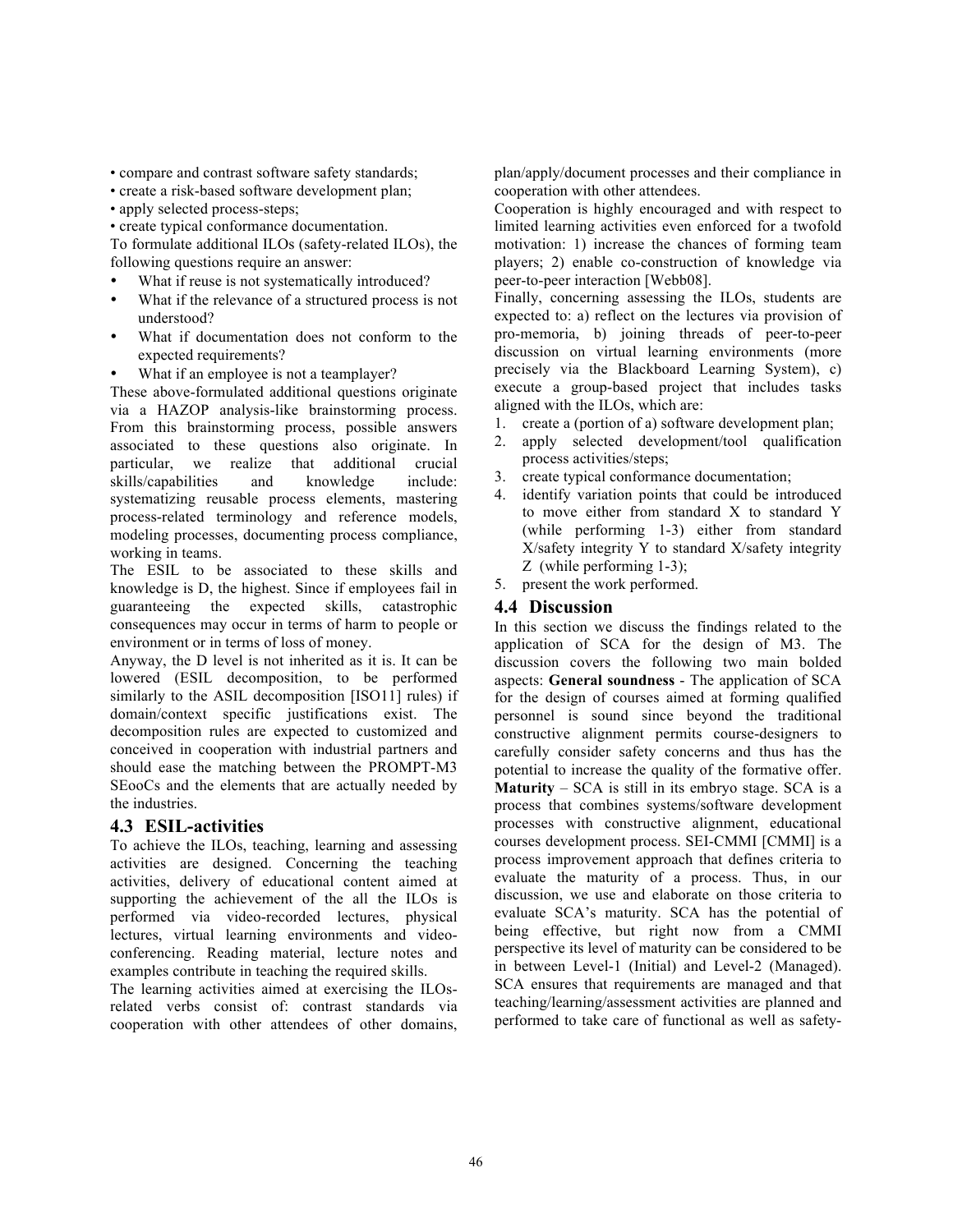related learning outcomes. However, no measurement, and control is ensured yet.

#### **5. Related work**

In the literature, various methods for designing courses have been proposed and discussed. Fink [Fink03], for instance, proposes a method for designing courses for significant learning. Fink's method differs from Biggs's constructive alignment in mainly two aspects. The first aspect is represented by the taxonomy. Instead of using the SOLO taxonomy, Fink proposes a new taxonomy called *a taxonomy of significant learning* where other dimensions are considered such has caring and human dimension. The second aspect is the consideration of situational factors e.g., characteristics of the learners as well as of the teacher.

To our knowledge, SCA represents a novelty. No related research work has explored the application of safety life-cycles within the education domain. Even tough SCA builds on top of Biggs'method, elements of the Fink's method are included via the combination of ISO 26262, which recommends situational analysis and is permeated by the caring and the human dimension via safety culture management.

#### **6. Conclusion and Future work**

In this paper, we have introduced SCA (Safecty-critical Constructive Alignment), a new process for designing courses targeting safety-critical competences. The process, which builds on top of ISO 26262 and constructive alignment principles, is aimed at offering a means for risk-driven course development. We have then applied SCA to design a course module related to Safety Standards. The illustration has been limited to the left-hand side of the ISO 26262 V-model.

Since the Swedish enterprises that expressed a concrete interest in this initiative are now well known, in the short-term future, based on the gathered experience related to the first edition, we aim at analyzing the characteristics of the various industrial contexts (avionics, automotive, railways, etc.) to identify commonalities and variabilities. Once commonalities and variabilities are identified, we combine SCA with VROOM & cC [Gallina13], our previously proposed method that aligns ISO 26262 and product line engineering practices. The idea is that since the entire set of attendees/educatees can be seen as a crossdomain product line, where the product is the educatee, commonalities and variabilities could be systematized.

The combination of VROOM & cC and SCA would reduce the frequency of mismatch between assumed and actual requirements, at least for those educatees that belong to the educatee-line.

In a short-term future we also aim at elaborating a more in-depth ISO 26262 interpretation covering the left as well as the right-hand side of the V-model. Moreover, since the course is offered on-line, we are interested in applying SCA by taking into consideration the challenges that need to be faced in these circumstances to ensure an effective and safer delivery. In the mid-term future, the idea is to perform an experimental evaluation of this new process.

Finally, in the long-term future, the intention is to explore other standards (e.g. Automotive SPICE [ASPICE10]) and see if other process elements could be considered of relevance within the education domain. To do this, a relevant starting point is the systematization of commonality and variability within safety-oriented processes, presented by Gallina et al. [Gallina12], [Gallina14a].

## **7. Acknowledgement**

This work has been financially supported by the Knowledge Foundation via the KKS PROMPT project [PROMPT] and by the Swedish Foundation for Strategic Research via the SSF Gen&ReuseSafetyCases project [GRSC].

# **References**

- [Biggs07] J. B. Biggs, C. Tang. Teaching for Quality Learning at University: what the student does. Maidenhead: McGraw-Hill/Society for Research into Higher Education, 2007.
- [ISO11] ISO 26262. Road vehicles Functional safety. International Standard, November 2011.
- [Parnas86] D. Parnas, P. Clements. A rational design process: How and why to fake it. IEEE Trans. Software Engineering 12(2), 251–257, 1986.
- [ASPICE10] Automotive SPICE Process Assessment Model, Automotive SIG, 2010, www.automotivespice.com
- [Gallina12] B. Gallina, I. Sljivo, and O. Jaradat. Towards a Safety-oriented Process Line for Enabling Reuse in Safety Critical Systems Development and Certification. Post-proceedings of the 35<sup>th</sup> IEEE Software Engineering Workshop (SEW-35), IEEE Computer Society, Heraclion, Crete (Greece), 2012.